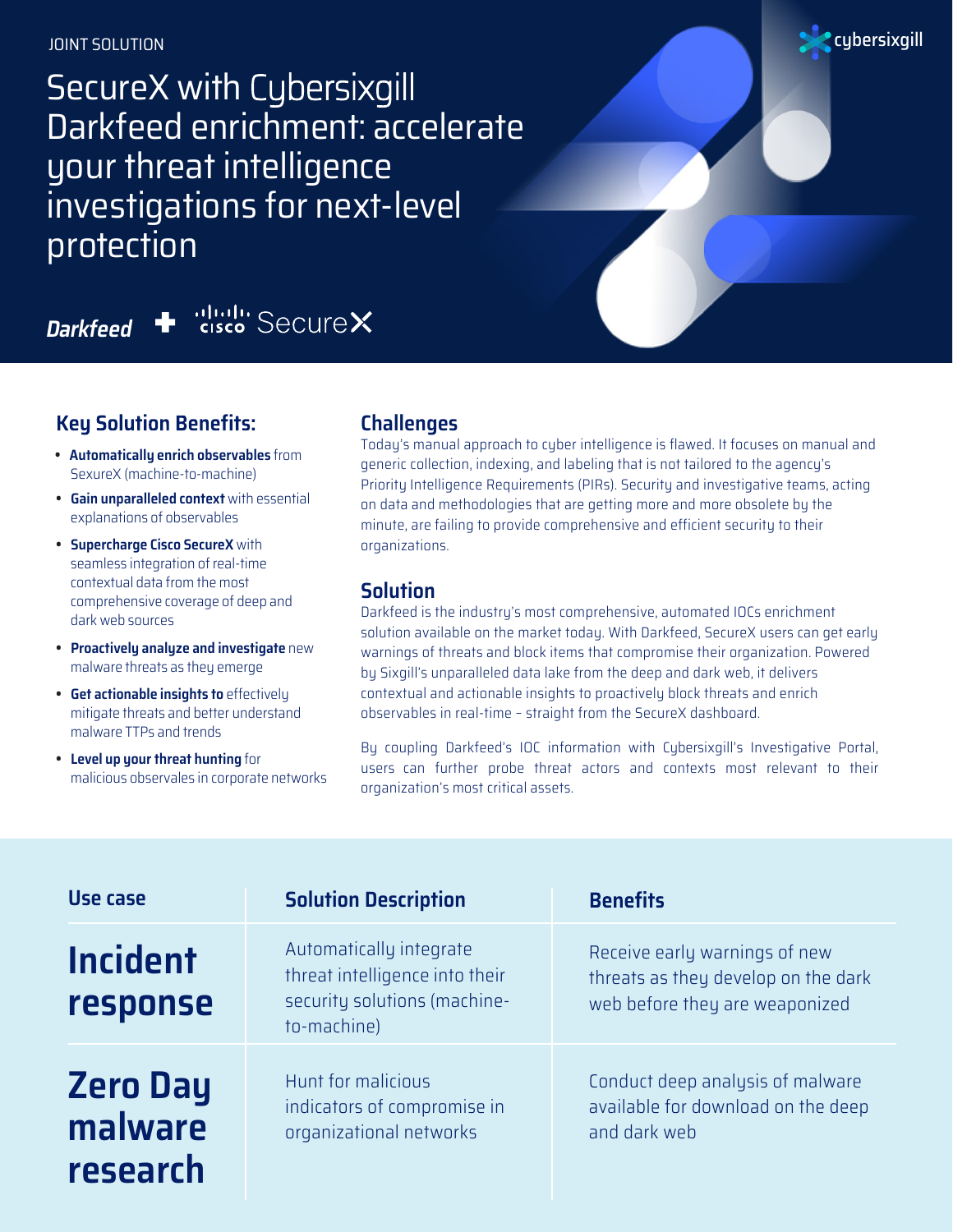# **Continuous and real-time: visibility and context.**

The Darkfeed and SecureX integration makes it easy to gain deeper visibility and advanced context for IOCs from the deep and dark web, providing an enhanced level of detection and protection for your organization and its critical assets.

# **Fuel Your Analytics**

Use the data to track, trend and gain datadriven actionable insights on the threats collected by Darkfeed. Gain better understanding of malware TTPs and trends.



## **Visibility Into Your Threatscape**

Gain total visibility of the threatscape of your industry. Mitigate threats in advance, prevent incidents and minimize attack surface.

**Integration with** Cybers**ixgill allows you to automate incident enrichment, which saves significant time for security analysts and speeds up investigation and incident resolution."**

Senior Threat Analyst

**SECURITY** We treat security of data with the highest standards. Cybersixgill's security-first approach leverages the best and most advanced technologies to make sure that your data stays safe and private. Our service undergoes rigorous audits and employs the latest best practices to ensure the integrity of the data as well as its authenticity, security and compliance.